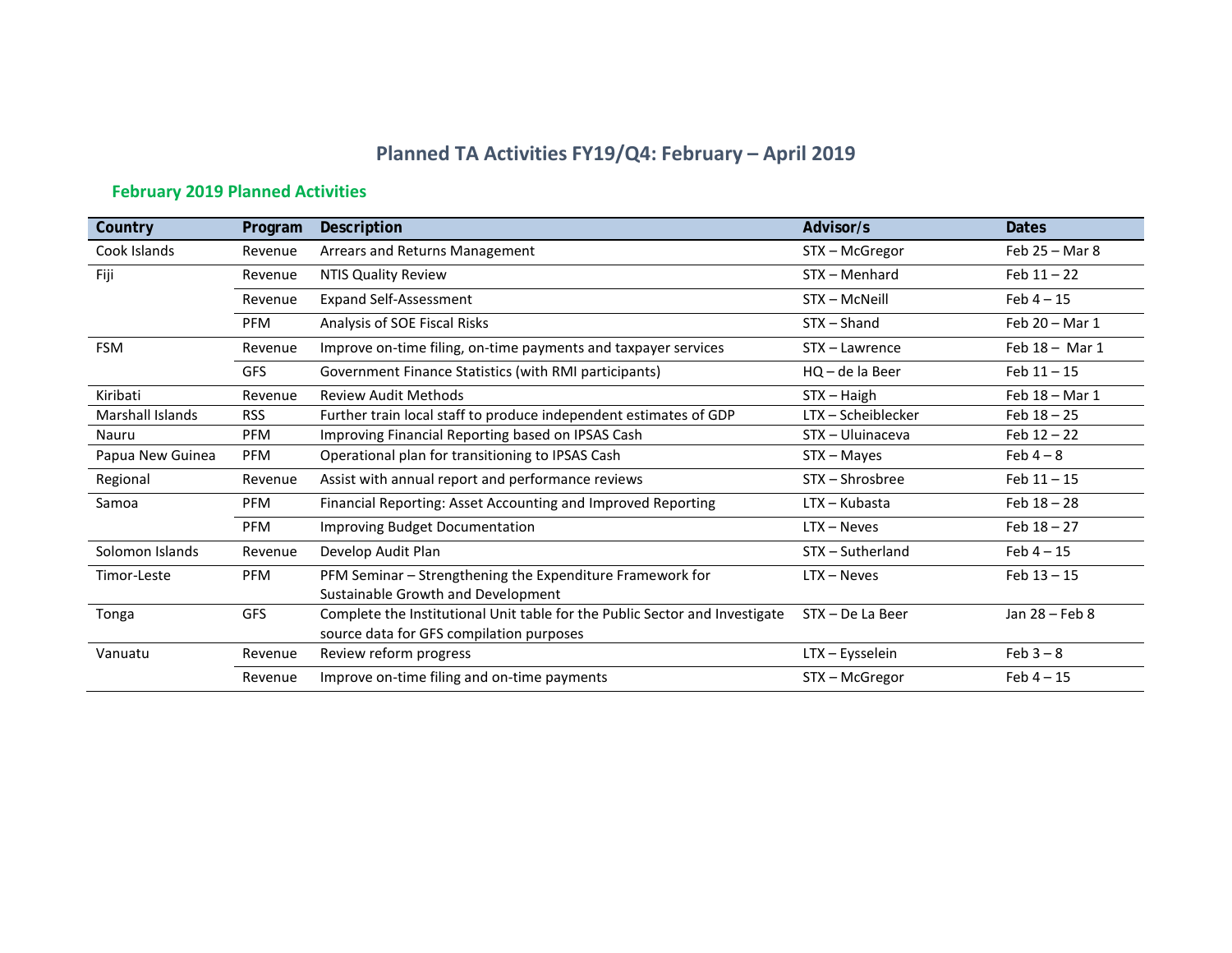| Country      | Program    | Description                                                                             | Advisor/s        | <b>Dates</b>     |
|--------------|------------|-----------------------------------------------------------------------------------------|------------------|------------------|
| Cook Islands | Revenue    | <b>Strategic Planning</b>                                                               | STX - McNeill    | Mar $4 - 15$     |
| Fiji         | Revenue    | Review reform progress and conduct Study on Effectiveness of                            | LTX - Eysselein  | Mar $11 - 15$    |
|              |            | FRCS Compliance Improvement Strategy (CIS)                                              | STX - Shrosbree  | Mar $4 - 15$     |
| Kiribati     | <b>RSS</b> | <b>Balance of Payments</b>                                                              | STX – Ivanyk     | Mar $11 - 21$    |
| Niue         | <b>RSS</b> | <b>Build Independent Compilation Activity</b>                                           | STX - Freeman    | Mar $8 - 21$     |
| Palau        | Revenue    | Strengthen taxpayer service functions to further improve<br>voluntary compliance levels | STX - McNeill    | Mar $4-9$        |
|              | Revenue    | Strengthen on-time filing and on-time payment of taxes                                  | STX - Lawrence   | Mar $4 - 15$     |
|              | Revenue    | Facilitate implementation of the function based structure                               | STX - McNeill    | Mar $10 - 15$    |
| Regional     | Revenue    | TADAT Workshop in Fiji                                                                  | LTX - Eysselein  | Mar $4-7$        |
| Tonga        | Revenue    | Develop an Industry Partnership - Tourism Industry                                      | STX - Shrosbree  | Mar 25 – Apr 5   |
|              | Revenue    | Improve on-time filing, on-time payment of taxes                                        | STX – Scott      | Mar $25 -$ Apr 5 |
|              | Revenue    | PACER Plus Tax Policy Diagnostic Mission                                                | LTX - Eysselein  | Mar $18 - 22$    |
|              |            |                                                                                         | FAD - Jenkins    |                  |
|              |            |                                                                                         | $FAD - Liu$      |                  |
|              | <b>RSS</b> | Principles and Techniques for Benchmarking and Rebasing                                 | STX - McAllister | Mar 11-22        |
| Timor-Leste  | <b>GFS</b> | <b>Government Finance Statistics</b>                                                    | STX - Rideout    | Mar 25 - 29      |

### **March 2019 Planned Activities**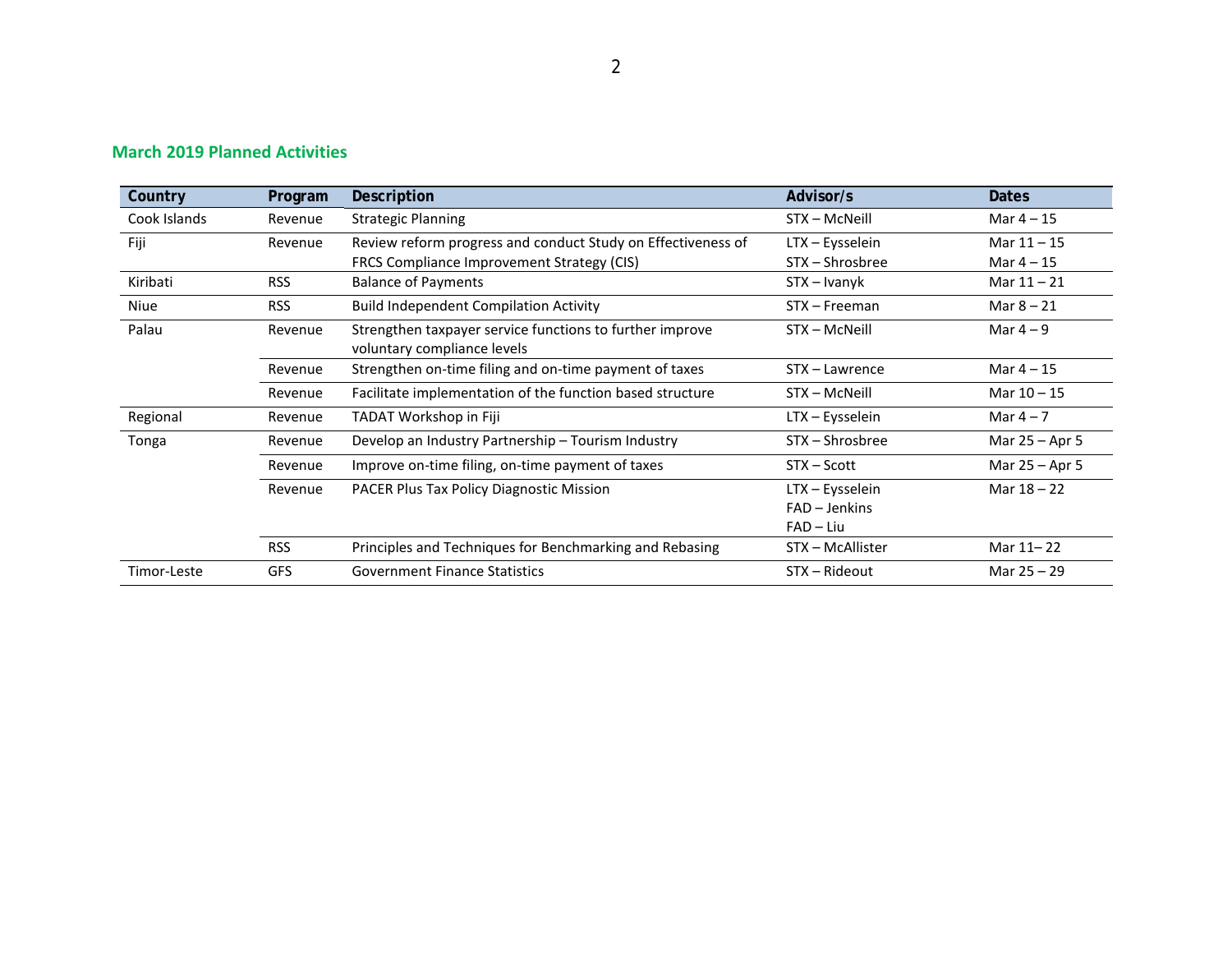| Country          | Program    | Description                                                                                 | Advisor/s                                                         | <b>Dates</b>                 |
|------------------|------------|---------------------------------------------------------------------------------------------|-------------------------------------------------------------------|------------------------------|
| Cook Islands     | Macro      | Review of Macroeconomic Policy & Institutions                                               | $LTX - Claus$                                                     | Apr $8 - 12$                 |
| Fiji             | PFM        | Drafting of Reporting Instructions to Small Public Enterprises<br>and Statutory Authorities | STX - Kauffmann                                                   | Apr $1 - 12$                 |
| <b>FSM</b>       | <b>FSS</b> | Regional Workshop on Banking Legislation & Prudential<br>Standards Follow-up                | <b>TBC</b>                                                        | Apr $1 - 12$                 |
| Kiribati         | Revenue    | Support implementation of compliance improvement<br>projects                                | STX - Scott                                                       | Apr 14 - 19                  |
|                  | Revenue    | <b>Review Reform Progress</b>                                                               | LTX - Eysselein                                                   | Apr 29 - May 3               |
| Nauru            | <b>RSS</b> | <b>Build independent Compilation Capacity</b>                                               | LTX-Scheiblecker                                                  | Apr 29 - May 10              |
| <b>Niue</b>      | Revenue    | Facilitate implementation of the new function based<br>structure                            | STX - Shrosbree                                                   | Apr 27 - May 1               |
|                  | Revenue    | Strengthen on-time filing, on-time payment of taxes and<br>taxpayer services                | STX - Shrosbree                                                   | Apr $15 - 26$                |
| Papua New Guinea | Macro      | <b>Macroeconomic Course</b>                                                                 | $LTX - Claus$<br>$HO - Tanner$                                    | Apr $1-5$                    |
|                  | <b>RSS</b> | Train local staff to produce independent estimates of GDP                                   | LTX-Scheiblecker                                                  | Mar 29 - Apr 11              |
| Regional         | Revenue    | Workshop - Taxpayer Survey                                                                  | LTX - Eysselein<br>STX - Shrosbree                                | Apr $15 - 18$                |
|                  | <b>PFM</b> | Workshop on Cash Forecasting                                                                | $LTX - Kubasta$<br>$LTX - Neves$<br>$LTX - Claus$<br>STX - Silins | Apr 29 - May 3               |
| Timor-Leste      | <b>FSS</b> | Credit Risk Management Follow-up                                                            | $STX - TBC$                                                       | Apr $1 - 12$                 |
| Samoa            | <b>PFM</b> | Develop Strategic Plan and Conduct Training for Internal<br>Auditors                        | $LTX - Kubasta$<br>STX - Morrison                                 | Apr $8 - 12$<br>Apr $1 - 12$ |
|                  | <b>PFM</b> | Establish a Revised Warrant System                                                          | $STX - Silins$                                                    | Apr $23 - 26$                |

## **April 2019 Planned Activities**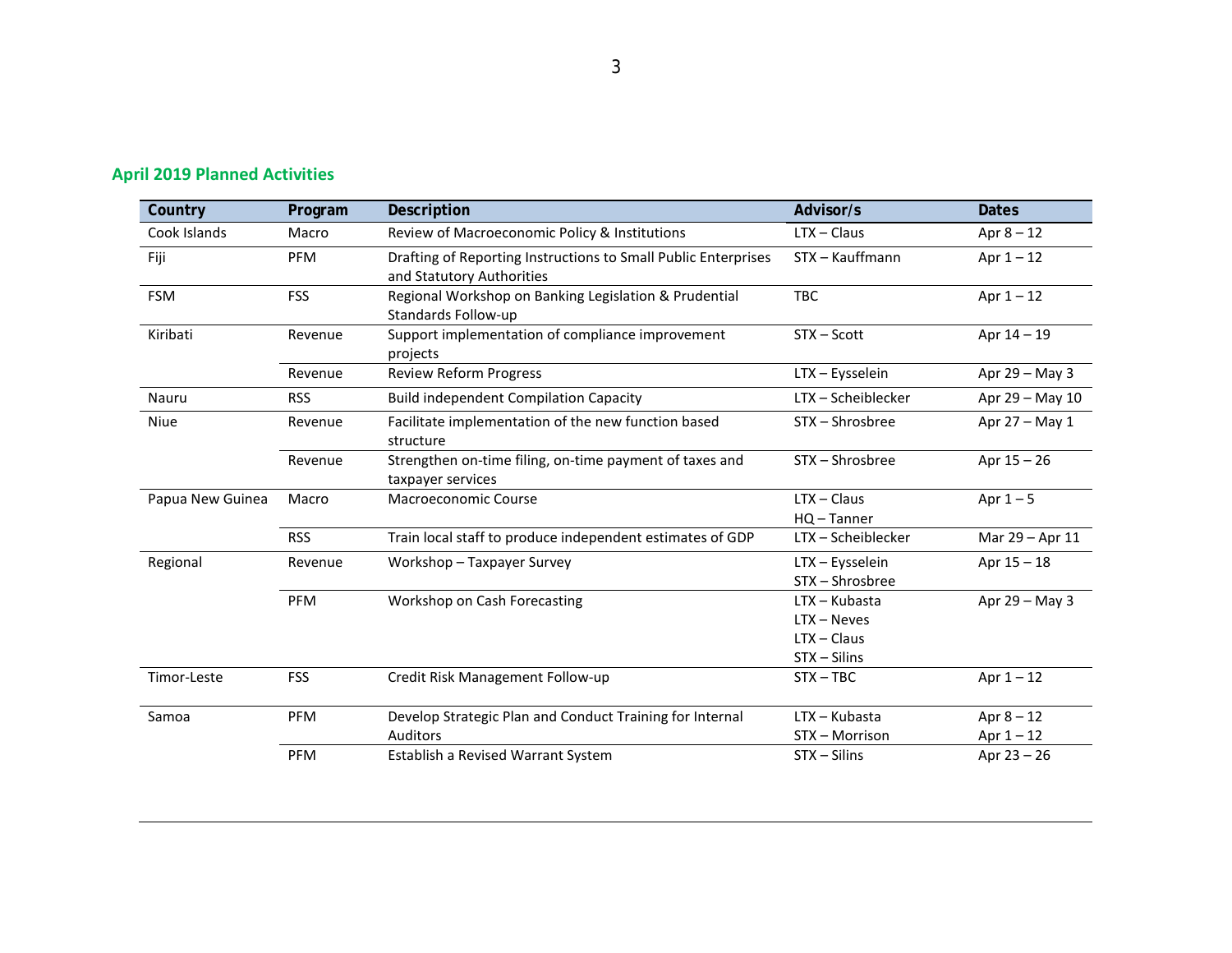| Solomon Islands | <b>FSS</b> | Supervision Framework Enhancement Program                                       | STX – Tijs de Bie | Apr $8 - 18$     |
|-----------------|------------|---------------------------------------------------------------------------------|-------------------|------------------|
|                 | <b>GFS</b> | Compile, review and disseminate data to IMF Statistics<br>Department            | STX – Rideout     | Apr $1-12$       |
|                 | Revenue    | Strengthen taxpayer service functions to improve voluntary<br>compliance levels | STX – Shrosbree   | Apr $22 -$ May 3 |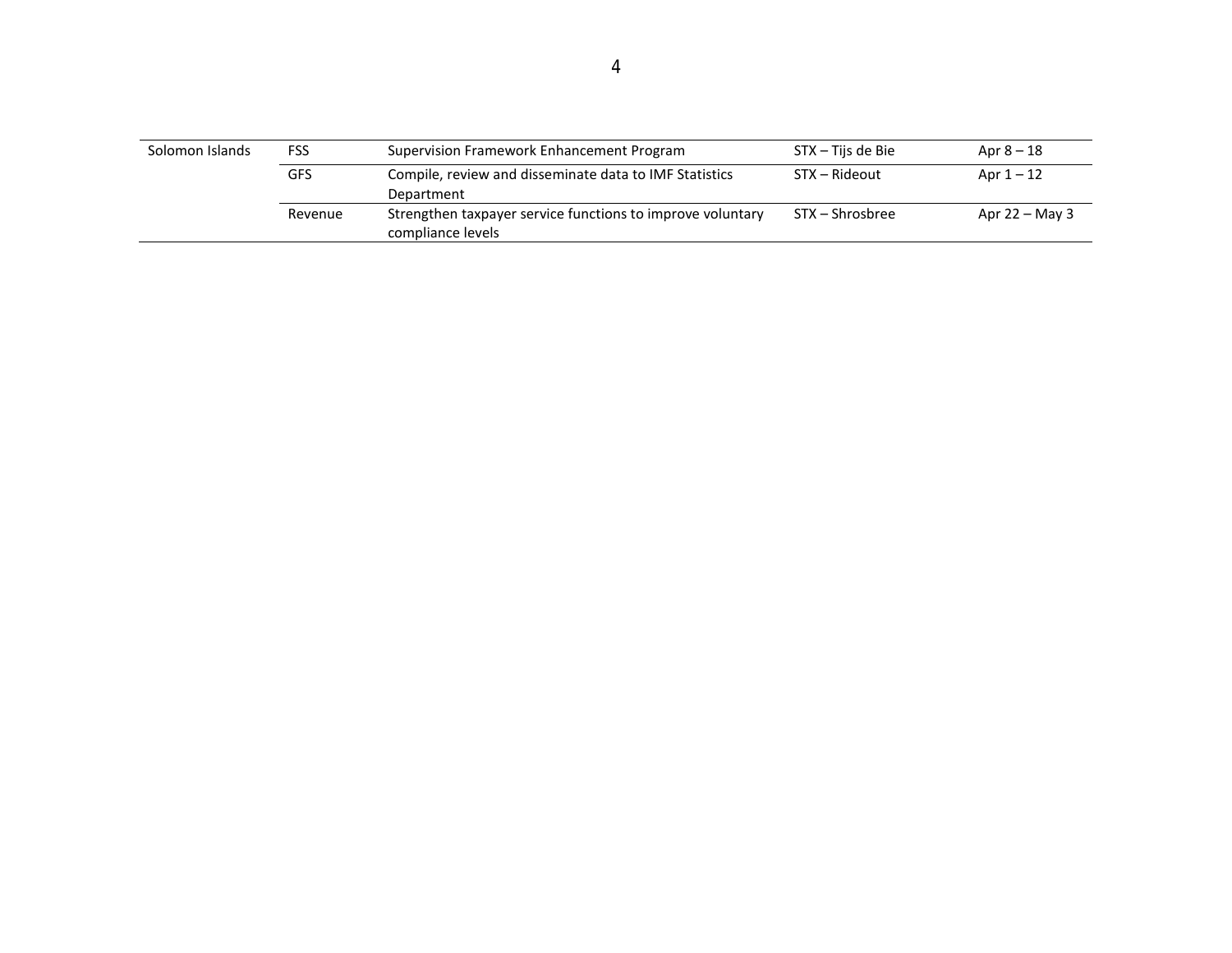# **Outturn of TA Activities FY19/Q3: November 2018 – January 2019**

| Country                 | Program    | Description                                                                                  | Advisor/s                      | <b>Dates</b>         |
|-------------------------|------------|----------------------------------------------------------------------------------------------|--------------------------------|----------------------|
| Cook Islands            | Macro      | Economic and Revenue Contribution of the International Financial Services                    | $LTX - Claus$                  | Oct $29 - Nov 9$     |
|                         |            | Industry                                                                                     |                                |                      |
|                         | Revenue    | High Level Diagnostic                                                                        | LTX - Eysselein                | Nov $19 - 30$        |
|                         |            |                                                                                              | STX - Shrosbree                |                      |
| Fiji                    | <b>FSS</b> | Insurance Legislation (remote TA also covering Samoa and Tonga)                              | STX - Claxton                  | Oct 20 - Nov 23      |
|                         | PFM        | Risk Based Auditing of Payroll                                                               | STX - Morrison                 | Nov $5-9$            |
|                         | PFM        | Finalize Economic Classification of Chart of Accounts                                        | STX - Silins                   | Remote to end<br>Jan |
|                         | <b>RSS</b> | National Accounts-Rebasing GDP                                                               | LTX - Scheiblecker             | Nov 26 - Dec 4       |
|                         | Revenue    | Strengthen Compliance in the High Net Worth Individuals Segment                              | STX - Piper                    | Nov $12 - 23$        |
| Kiribati                | Revenue    | Review Modernization Project Plan and improve on-time filing and on-time<br>payment of taxes | STX-Scott                      | Nov 26 - Dec 7       |
| <b>Marshall Islands</b> | Revenue    | Strengthen On-time Filing, On-time Payment and Taxpayer Services                             | STX - Lawrence                 | Nov 19 - 30          |
| <b>Niue</b>             | Revenue    | Finalize Income Tax Laws                                                                     | $STX - Burns$                  | Nov $5 - 12$         |
| Papua New Guinea        | PFM        | <b>Pre-PEFA Preparations</b>                                                                 | $LTX - Neves$                  | Nov $26 - 30$        |
| Samoa                   | <b>FSS</b> | Insurance Legislation (remote TA also covering Fiji and Tonga)                               | STX - Claxton                  | Oct 20 - Nov 23      |
|                         | <b>FSS</b> | <b>Prudential Standards</b>                                                                  | $STX - Rush$                   | Nov $5 - 20$         |
| Solomon Islands         | Revenue    | Design Modernization Strategy                                                                | STX - Scott                    | Nov $5 - 16$         |
| Tonga                   | <b>FSS</b> | Insurance Legislation (remote TA also covering Fiji and Samoa)                               | STX - Claxton                  | Oct 20 - Nov 23      |
|                         | <b>FSS</b> | <b>Prudential Standards</b>                                                                  | $STX - Rush$                   | Nov $5 - 20$         |
|                         | PFM        | Improving Internal Audit Framework and Practices                                             | STX - Prcevich                 | Nov $12 - 16$        |
|                         | PFM        | <b>Financial Reporting</b>                                                                   | LTX - Kubasta                  | Nov $12 - 16$        |
|                         | Revenue    | Design Strategy to expand Large Taxpayer Office (LTO)                                        | STX-Sutherland                 | Nov $5 - 16$         |
| Tuvalu                  | <b>FSS</b> | Supervision Development Program- on site examination- Credit and<br><b>Operational Risk</b>  | LTX - Stefanou<br>STX - Algier | Nov $21 - 30$        |
| Vanuatu                 | <b>RSS</b> | <b>National Accounts</b>                                                                     | LTX - Scheiblecker             | Nov $12 - 23$        |

#### **November 2018 Delivered Activities**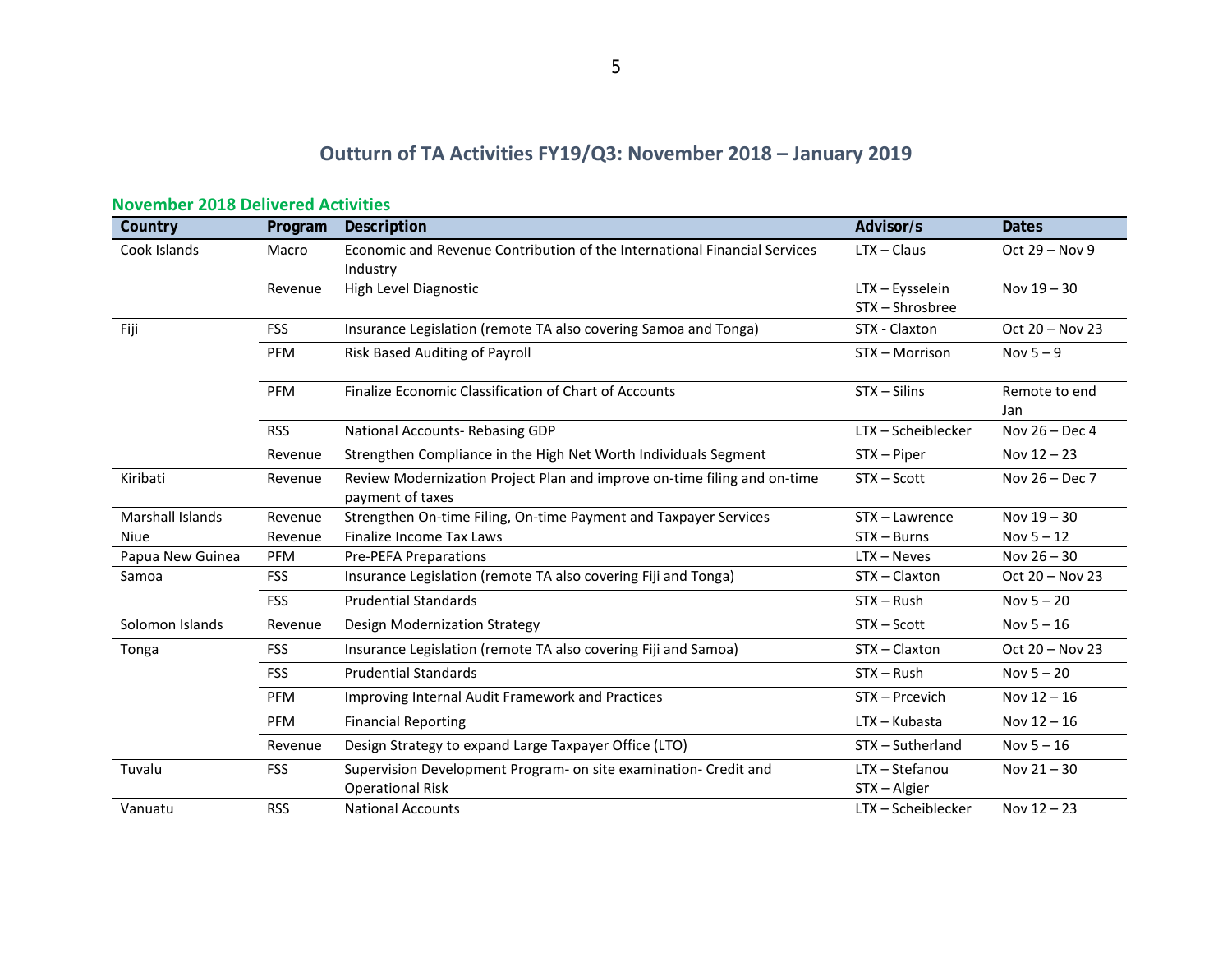| Country         | <b>Program</b> | Description                                                     | Advisor/s       | <b>Dates</b>      |
|-----------------|----------------|-----------------------------------------------------------------|-----------------|-------------------|
| Fiji            | <b>PFM</b>     | Revision of Financial Legislation                               | $LTX - Kubasta$ | Dec $3 -$ Dec 12  |
|                 |                |                                                                 | STX - McKenzie  |                   |
|                 | Revenue        | Improve on-time filing and payment and the management of tax    | STX - Lawrence  | Dec $10 - 21$     |
|                 |                | arrears and outstanding returns                                 |                 |                   |
| Regional        | Macro/ICD      | Workshop on Policy Making to Influence Sustainable Growth and   | $LTX - Claus$   | Dec $3-5$         |
|                 |                | Productivity                                                    | $HO$ – Tanner   |                   |
| Solomon Islands | Revenue        | Design Large Taxpayer Office (LTO) and Introduce Function Based | LTX - Eysselein | Dec $10 - 21$     |
|                 |                | Structure                                                       | STX – Shrosbree |                   |
|                 | <b>RSS</b>     | <b>National Accounts</b>                                        | STX - Andrews   | Nov $28 - Dec 11$ |
| Tonga           | Revenue        | Strengthen the Audit Function                                   | $STX - Bell$    | Dec $3 - 14$      |
| Vanuatu         | <b>PFM</b>     | Workshop on Payroll System and Procurement Audit                | STX - Prcevich  | Dec $3 - 14$      |

### **December 2018 Delivered Activities**

### **January 2019 Delivered Activities**

| Country          | Program    | Description                                                 | Advisor/s          | <b>Dates</b>   |
|------------------|------------|-------------------------------------------------------------|--------------------|----------------|
| Fiji             | <b>GFS</b> | Facilitate compilation of extrabudgetary central government | $HO - de$ la Beer  | Jan $14 - 25$  |
|                  |            | <b>GFS</b>                                                  |                    |                |
| Papua New Guinea | <b>FSS</b> | Supervision Framework Enhancement Program- off site         | LTX - Stefanou     | Jan $8 - 16$   |
|                  |            | analysis                                                    | STX - Jackson      |                |
|                  |            |                                                             | $STX - de Bie$     |                |
|                  | Macro      | Department of Treasury Workshop on Economic and Fiscal      | $LTX - Class$      | Jan 28 - Feb 8 |
|                  |            | Forecasting                                                 |                    |                |
| Regional         | <b>PFM</b> | Workshop on Financial Reporting                             | LTX – Kubasta      | Jan 28 - Feb 1 |
|                  |            |                                                             | $LTX - Neves$      |                |
|                  |            |                                                             | STX – Kauffman     |                |
| Samoa            | Revenue    | <b>Strengthen Audit Capability</b>                          | STX - Sutherland   | Jan 14 - 26    |
|                  | <b>RSS</b> | <b>National Accounts</b>                                    | LTX - Scheiblecker | Jan 21 - Feb 1 |
| Tonga            | <b>GFS</b> | Expanding coverage to the rest of the general government    | $HO - de$ la Beer  | Jan 28 - Feb 8 |
| Vanuatu          | Revenue    | Design new generation compliance plan                       | STX - Shrosbree    | Jan 26 - Feb 8 |